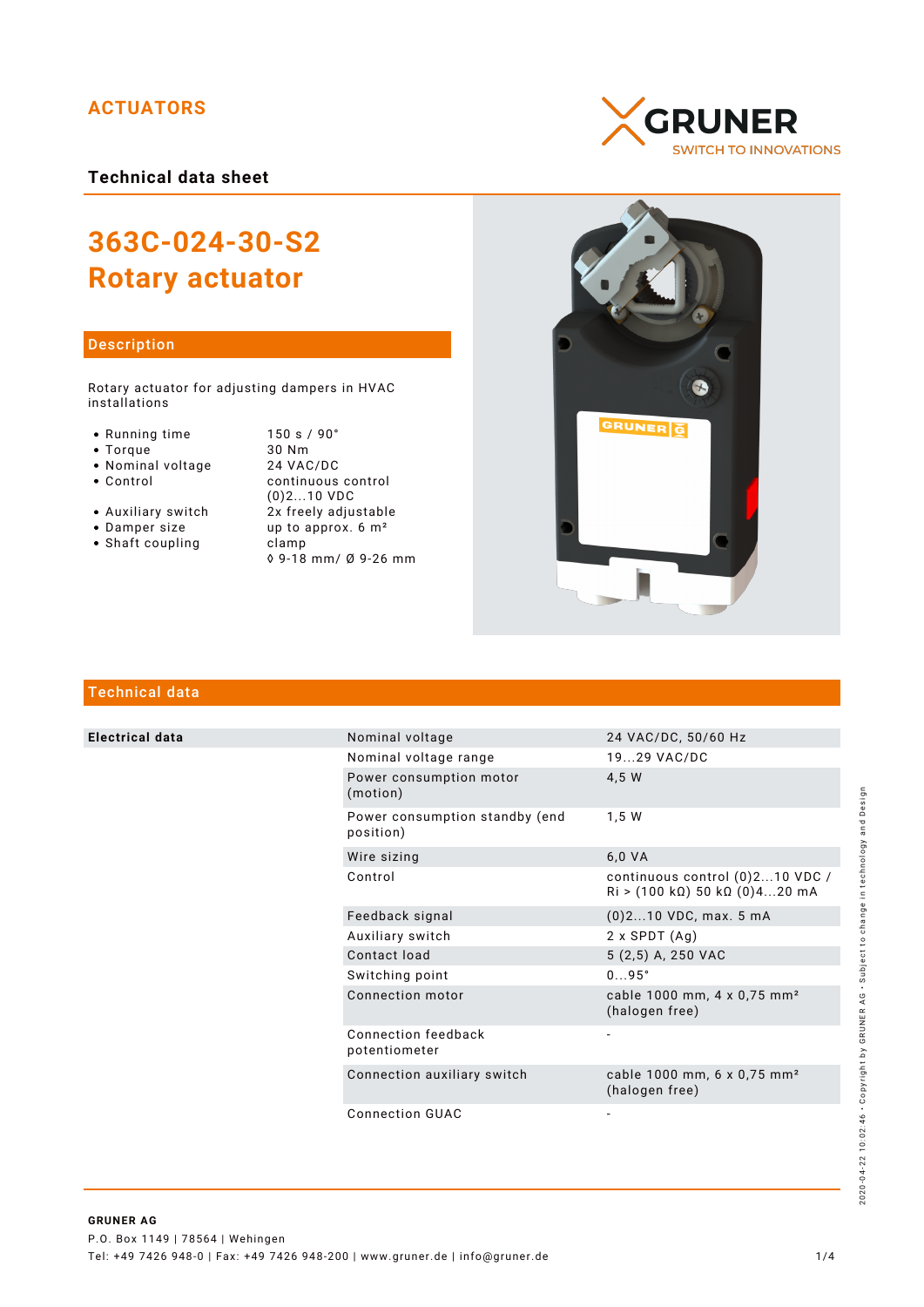

| <b>Technical data</b>      |                                         |                                                                                            |
|----------------------------|-----------------------------------------|--------------------------------------------------------------------------------------------|
|                            |                                         |                                                                                            |
| <b>Functional data</b>     | Torque                                  | 30 Nm                                                                                      |
|                            | Damper size                             | up to approx. 6 m <sup>2</sup>                                                             |
|                            | Synchronised speed                      | ±5%                                                                                        |
|                            | Direction of rotation                   | selected by switch                                                                         |
|                            | Manual override                         | gearing latch disengaged with<br>pushbutton, self-resetting                                |
|                            | Angle of rotation                       | 0°max. 95° can be limited with<br>adjustable mechanical end stops                          |
|                            | Running time                            | 150 s / 90°                                                                                |
|                            | Sound power level                       | $<$ 45 dB(A)                                                                               |
|                            | Shaft coupling                          | clamp 0 9-18 mm / Ø 9-26 mm                                                                |
|                            | Position indication                     | mechanical with pointer                                                                    |
|                            | Service life                            | $> 60000$ cycles $(0^{\circ}95^{\circ}0^{\circ}) > 1$<br>000 000 partial cycles (max. ±5°) |
|                            |                                         |                                                                                            |
| <b>Safety</b>              | Protection class                        | III (safety extra-low voltage)                                                             |
|                            | Degree of protection                    | IP 54                                                                                      |
|                            | <b>EMC</b>                              | CE (2014/30/EU)                                                                            |
|                            | LVD                                     | CE (2014/35/EU)                                                                            |
|                            | <b>RoHS</b>                             | CE (2011/65/EU - 2015/863/EU -<br>2017/2102/EU)                                            |
|                            | Mode of operation                       | Typ 1 (EN 60730-1)                                                                         |
|                            | Rated impulse voltage                   | 0,8 kV (EN 60730-1)                                                                        |
|                            | Control pollution degree                | 3 (EN 60730-1)                                                                             |
|                            | Ambient temperature normal<br>operation | $-30^{\circ}$ C +50 $^{\circ}$ C                                                           |
|                            | Storage temperature                     | $-30^{\circ}$ C +80 $^{\circ}$ C                                                           |
|                            | Ambient humidity                        | 595% r.H., non condensing (EN<br>$60730-1)$                                                |
|                            | Maintenance                             | maintenance free                                                                           |
| <b>Dimensions / Weight</b> | Dimensions                              | 193 x 96 x 60 mm                                                                           |
|                            | Weight                                  | 1700 g                                                                                     |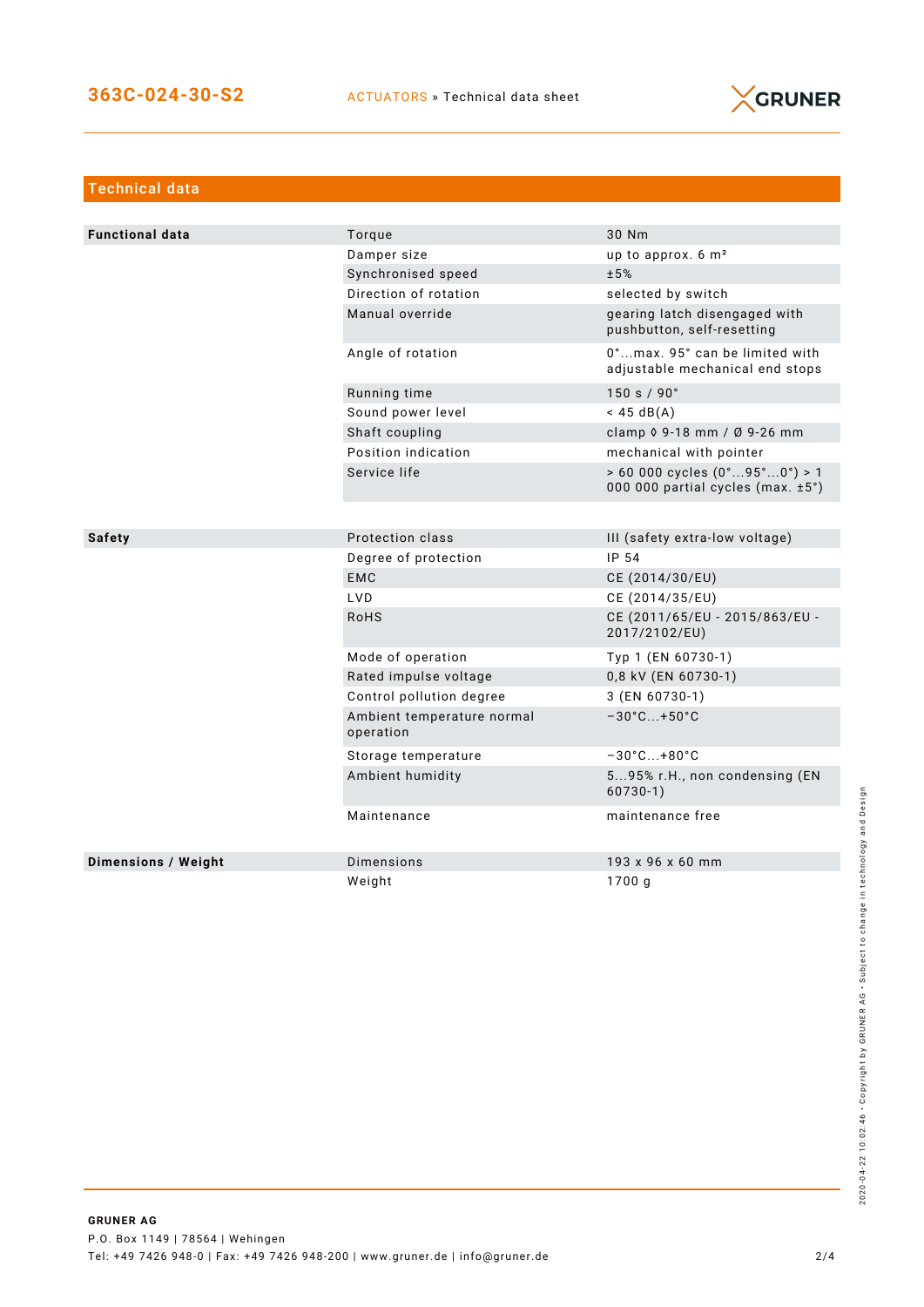

## Functionality / Properties

#### **Operating mode**

Connect power supply to wire 1+2 and a reference signal Y to wire 3 in range of (0)2...10 VDC, actuator drives to its specified position. The actual damper position (0...100%) is a feedback signal U on wire 4 for example to share with other actuators. The actuator is overload-proof, requires no limit switches and automatically stops, when the end stop is reached.

#### **Direct mounting**

Simple direct mounting on the damper shaft with a clamp, protection against rotating with enclosed anti-rotation lock or rather at intended attachment points.

#### **Manual override**

Manual override with selfresetting pushbutton possible (the gear is disengaged as long as the button is pressed).

#### **Signaling**

The two integrated auxiliary swithes are freely adjustable in the angle of 0 - 95°. There are activated corresponding to the adjusted angle. The damper position can be checked by the mechanicel pointer.

#### **Mode switch**

DIP switch under the case cover

#### **Adaption drive**

- Actuator power off
- Setting the mechanical end stops
- Actuator power on
- Adaption enable
- Actuator drive to position 0
- Actuator drive to position 1 Adaption disable, if desired angular range reached or rather
- if actuator reached endstop "Y" refers to the measured
- angular range



## Connector / Security Note



#### **Safety remarks**

- Connect via safety isolation transformer!
- The device is not allowed to be used outside the specified field of application, especially in airplanes.
- It may only be installed by suitably trained personnel. Any legal regulations or regulations issued by authorities must be observed during assembly.
- The device may only be opened at the manufacturer´s site.
- The device is not allowed to be disposed of as household refuse. All locally valid regulations and requirements must be observed.
- When calculating the required torque, the specifications supplied by the damper manufacturer´s (crosssection, design, installation site), and the air flow conditions must be observed.